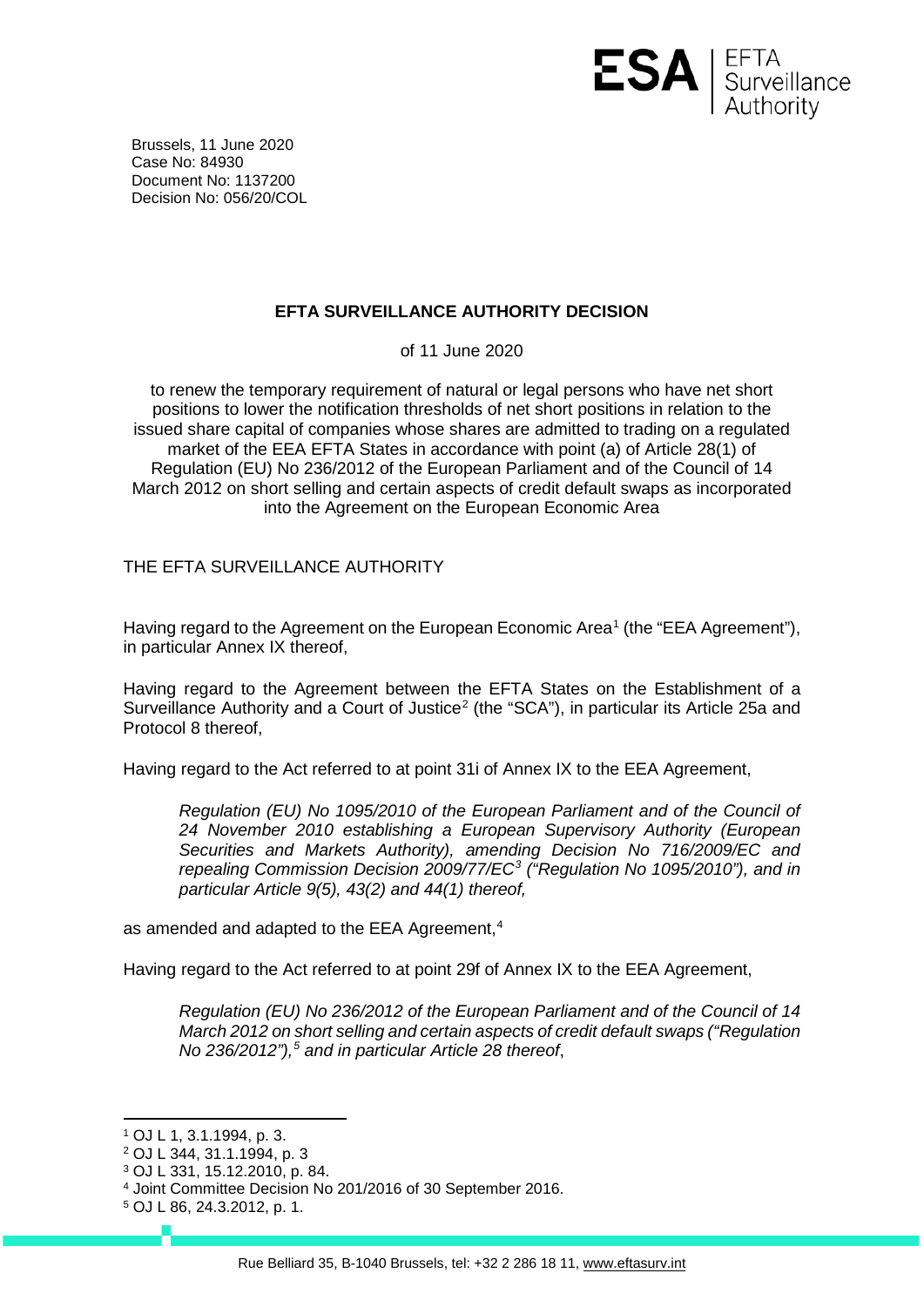

as amended and adapted to the EEA Agreement, $^6$  $^6$ 

Having regard to the Act referred at point 29fc of Annex IX to the EEA Agreement,

*Commission Delegated Regulation (EU) No 918/2012 of 5 July 2012 supplementing Regulation (EU) No 236/2012 of the European Parliament and of the Council on short selling and certain aspects of credit default swaps with regards to definitions, the calculation of net short positions, covered sovereign credit default swaps, notification thresholds, liquidity thresholds for suspending restrictions, significant falls in the value of financial instruments and adverse events ("Delegated Regulation No 918/2012") [7](#page-1-1) and in particular Article 24 thereof,*

as amended and adapted to the EEA Agreement, *[8](#page-1-2)*

*Having regard to Decision No 020/20/COL of 16 March 2020[9](#page-1-3) of the EFTA Surveillance Authority (the 'Authority'), to temporarily lower the notification thresholds of net short positions in relation to the issued share capital of companies whose shares are admitted to trading on a regulated market of the EEA EFTA States in accordance with point (a) of Article 28(1) of Regulation (EU) No 236/2012 of the European Parliament and of the Council of 14 March 2012 on short selling and certain aspects of credit default swaps as incorporated into the Agreement on the European Economic Area,*

Whereas:

## **1. Introduction**

- (1) With Decision No 020/20/COL, the Authority required natural or legal persons with net short positions in relation to the issued share capital of companies whose shares are admitted to trading on a regulated market in the EEA EFTA States to notify the competent authorities details of any such position where the latter reaches, exceeds or falls below 0.1% of the issued share capital in accordance with point (a) of Article 28(1) of Regulation No 236/2012.
- (2) The measure imposed by the Authority's Decision No 020/20/COL addressed the necessity for national competent authorities and the Authority to be able to monitor the net short positions that market participants have entered into in relation to shares admitted to trading on a regulated market, on account of exceptional circumstances present in financial markets.
- (3) In accordance with Article 28(10) of Regulation No 236/2012, the Authority has to review this measure at appropriate intervals and at least every three months.

<span id="page-1-0"></span> <sup>6</sup> Joint Committee Decision No 204/2016 of 30 September 2016.

<span id="page-1-1"></span><sup>7</sup> OJ L 274, 9.10.2012, p. 1.

<sup>8</sup> Joint Committee Decision No 204/2016 of 30 September 2016.

<span id="page-1-3"></span><span id="page-1-2"></span><sup>9</sup> [https://www.eftasurv.int/cms/sites/default/files/documents/gopro/5299-](https://www.eftasurv.int/cms/sites/default/files/documents/gopro/5299-ESA_Decision_under_Art._28(1)_of_Regulation_236_2012%20(1).pdf)

[ESA\\_Decision\\_under\\_Art.\\_28\(1\)\\_of\\_Regulation\\_236\\_2012%20\(1\).pdf](https://www.eftasurv.int/cms/sites/default/files/documents/gopro/5299-ESA_Decision_under_Art._28(1)_of_Regulation_236_2012%20(1).pdf) .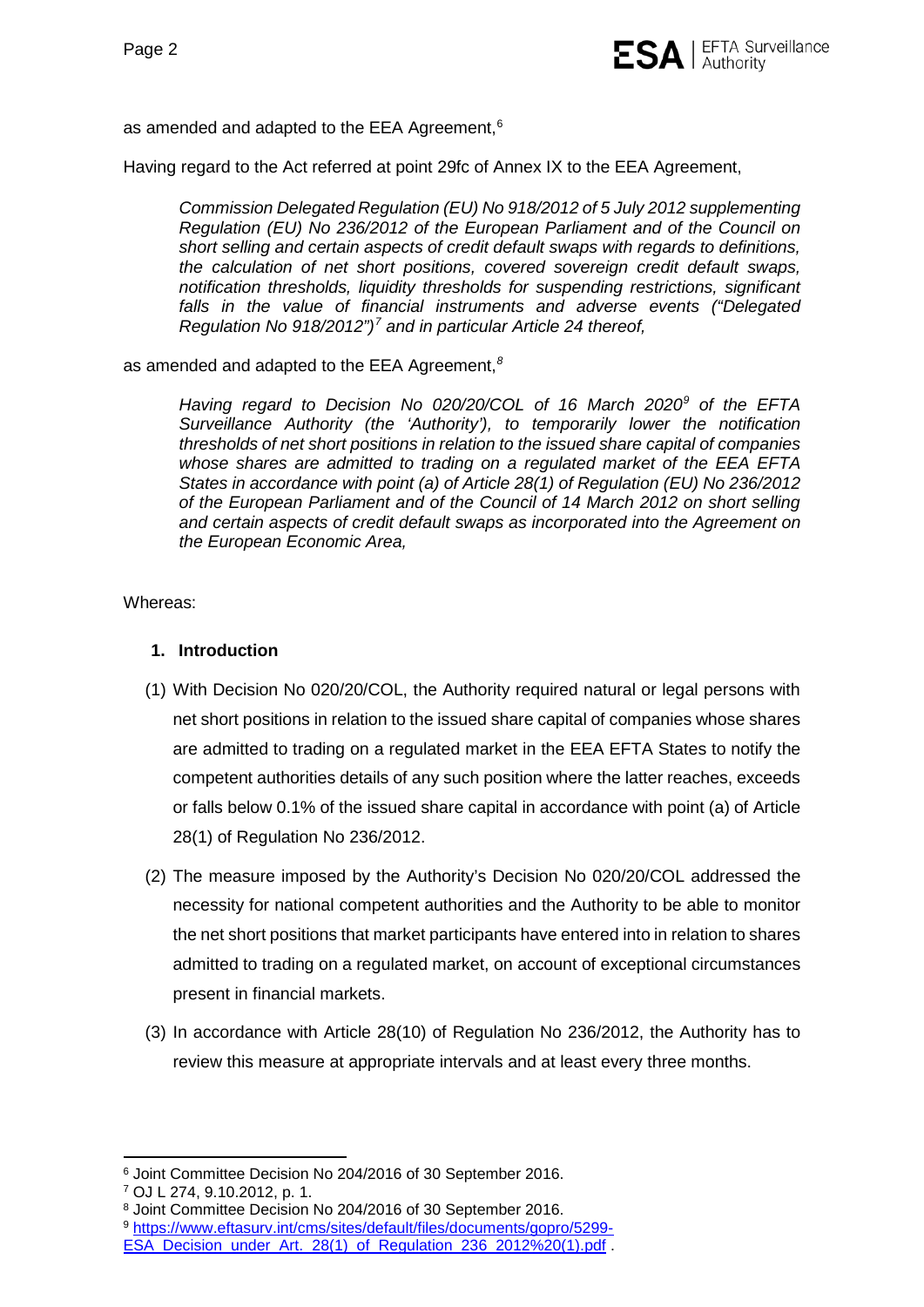

- (4) The Authority performed this review in cooperation with the European Securities and Markets Authority ("ESMA"), based on an analysis of performance indicators, including prices, volatility, credit default swap ("CDS") spread indices, as well as the evolution of net short positions, especially those between 0.1 and 0.2%, which has steadily increased since the entry into force of the original decision on 16 March 2020. Pursuant to the conducted analysis, the Authority has decided that it should renew the measure for an additional three months.
- **2. Ability of the measure to address relevant threats and cross-border implications (Article 28(2)(a) of Regulation No 236/2012)**
	- **a. Threat to the orderly functioning and integrity of the financial markets of the Union and of the EEA EFTA States**
- (5) The COVID-19 pandemic continues to have serious adverse effects on the real economy and on the financial markets of the European Union (the "EU") and of the EEA EFTA States with any outlook for a future recovery remaining uncertain. While the EU and the EEA EFTA States financial markets have partially recovered losses since 16 March 2020, this uncertainty is also affecting their future development.
- (6) The performance of EEA stock indices demonstrates a fragile market environment where, taking 20 February 2020 as reference point, the Euro Stoxx 50 has lost approximately 13% in value with respect to 4 June 2020 [\[Figure 1](#page-13-0) in Annex I], with all sectors being affected. The price decreases are also widespread across all the EU and the EEA EFTA States as the stock markets of 24 jurisdictions have lost at least 10% of their value when comparing the prices on 4 June with the prices on 20 February 2020. Over the same period, the share prices of EEA credit institutions have lost between 9% to 48% of their value [\[Figure 4](#page-15-0) in Annex I]. In Iceland and Norway, the main indices respectively dropped by approximately 4.4% and 11.4% since 20 February 2020 [\[Figure 6](#page-16-0) in Annex I].
- (7) While volatility measured by the VSTOXX, which is the implied volatility based on the Euro Stoxx 50 option prices, has also significantly decreased since the peak reached in March, when it exceeded 80%, it remains roughly 14% above the volatility observed on 20 February. This is also true for the historical volatility of the STOXX Europe 800 and that of the OBX 25 and OMX Iceland all share price indices. The Authority considers that current levels of volatility still exceed those of ordinary market conditions [\[Figure](#page-15-1) 3 in Annex I].
- (8) Similar considerations can be made regarding CDS spreads, where despite a reduction with respect to the data obtained from 15 March, the levels for European corporate issuers remain 22 basis points above the level on 20 February (iTraxx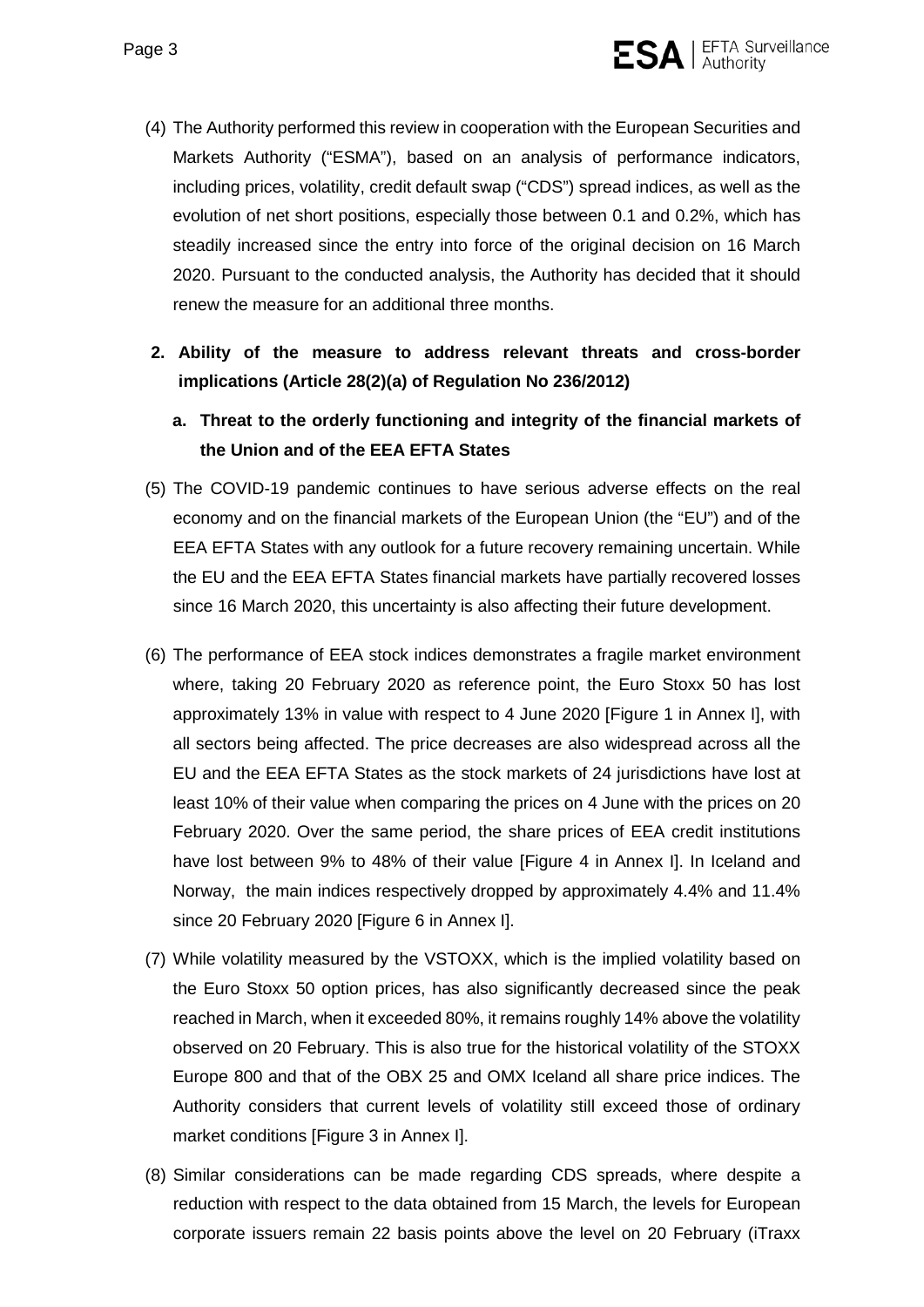

Europe) and 29 basis points for European financial issuers (iTraxx Europe Senior Financial Index) [\[Figure 5](#page-16-1) in Annex I]. Considering that CDS played a dominant role during the financial crisis, as long as CDS spreads remain high, it can be considered that financial markets remain in a highly uncertain environment.

- (9) The number of shares admitted to trading on regulated markets in the EEA for which net short positions were recorded between 12 March (when the notification threshold was 0.2%) and 16 March 2020 (when the notification threshold was lowered to 0.1%) increased by roughly 10%. The percentage increase in terms of EUR value (based on stock prices as of 10 February 2020) was of about 15% and it was about 11% in terms of share capital. Furthermore, the percentage of shares with a net short position between 0.1 and 0.2% on 16 March was approximately 7%. This number does not include the positions in this range that contributed to cumulate net short positions above 0.2%. Furthermore, the percentage of shares with a net short position between 0.1 and 0.2% has steadily increased over the period from 16 March to 1 June 2020 and on average is roughly 11% [\[Figure 8](#page-18-0) in Annex I]. Therefore, it can be concluded that the increase in net short positions on 16 March was also due to a relevant percentage of positions between 0.1 and 0.2% which had to be reported due to the lower notification threshold decided by ESMA and the Authority, which took effect on that day.
- (10) Therefore, significant price decreases across the board, relatively high volatility, large CDS spreads and an increasing number of net short positions illustrate that the EEA EFTA State financial markets remain in a fragile state. In the EEA EFTA State markets, this makes it more likely that short selling pressures could initiate or exacerbate negative developments in the coming months, which in turn can negatively affect factors such as market confidence or the integrity of the price determination mechanism.
- (11) The Authority considers that the combination of the circumstances described above constitute a serious threat to the orderly functioning and integrity of the financial markets and justifies renewing the Authority's Decision 020/20/COL in accordance with Article 28(2)(a) of Regulation No 236/2012.

# **b. Threat to the stability of the whole or part of the financial system in the EU and of the EEA EFTA States**

(12) As explained by the European Central Bank (the "ECB") in its Financial Stability Review, [10](#page-3-0) financial stability is a condition in which the financial system, which

<span id="page-3-0"></span> <sup>10</sup> [https://www.ecb.europa.eu/pub/financial-stability/fsr/html/ecb.fsr201911~facad0251f.en.html](https://www.ecb.europa.eu/pub/financial-stability/fsr/html/ecb.fsr201911%7Efacad0251f.en.html) .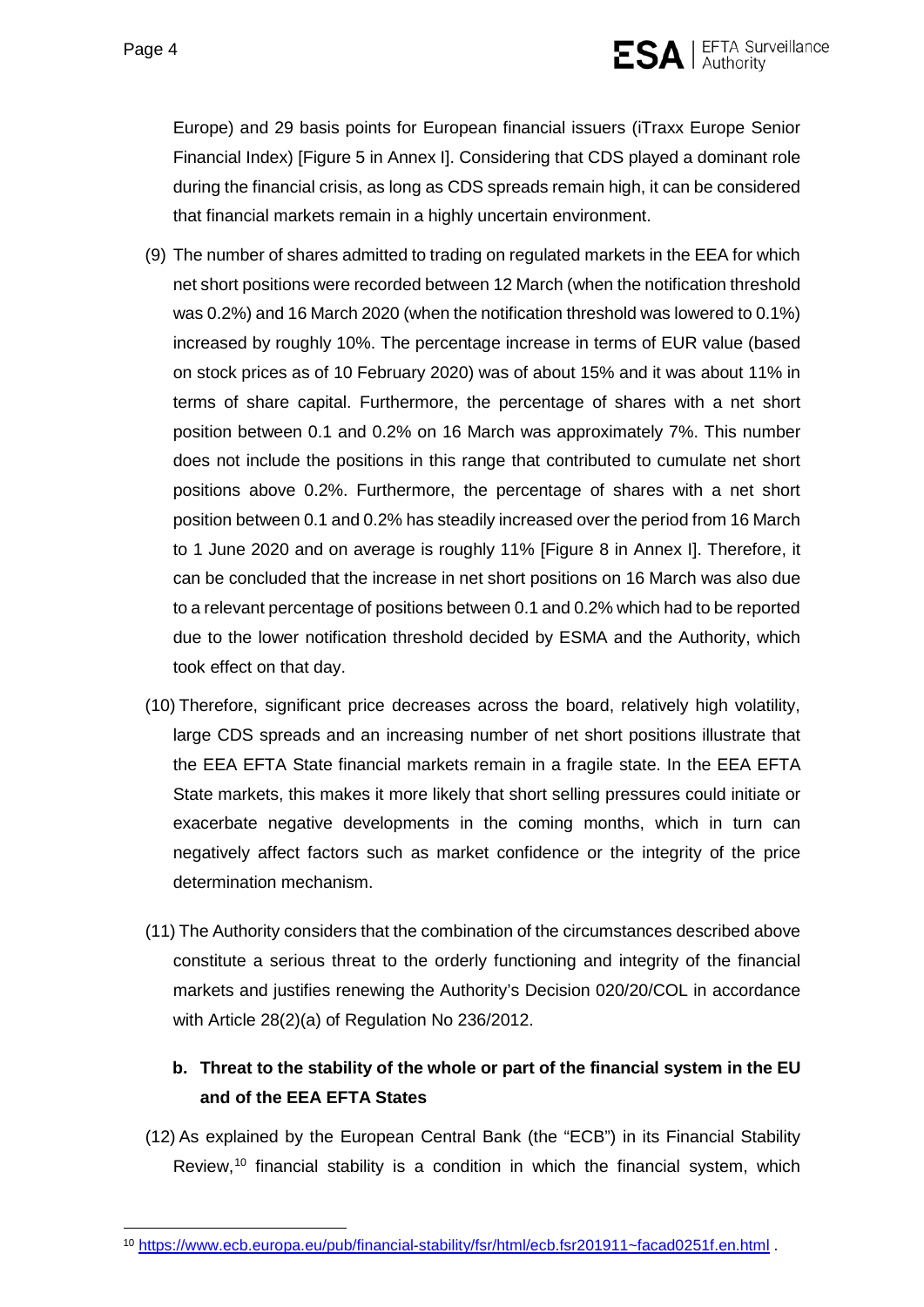

comprises financial intermediaries, markets and market infrastructures, is capable of withstanding shocks and the unravelling of financial imbalances.

- (13) The COVID-19 pandemic continues having a severe impact on the real economy in the EU and the EEA EFTA States. As reported in ESMA's Risk Dashboard in May, the resulting fragile market environment will cause a "*prolonged period of risk to institutional and retail investors of further – possibly significant – market corrections and see very high risks across the whole of the ESMA remit*". [11](#page-4-0) In that respect, ESMA alerted the public to a possible decoupling of the most recent financial market performance and underlying economic activity, and the Authority agrees with this statement.
- (14) The price declines observed since March have left the vast majority, if not all shares admitted to trading on a regulated market in a situation of fragility in which further price declines not triggered by additional fundamental information could have highly detrimental consequences.
- (15) In the current uncertain context, substantial selling pressure and unusual volatility in the price of shares could be triggered by different factors, including by an increasing number of market participants engaging in short selling and building up significant net short positions.
- (16) In particular, the widespread price losses for credit institutions indicate that issuers of the financial sector are potentially vulnerable to short selling strategies and to the building up of significant net short positions, regardless of whether these strategies and positions are supported by fundamental information.
- (17) The accumulation of short selling strategies and the building up of significant net short positions might then lead to disorderly downward price spirals for the issuers of the financial sector affected, with potential spill-over effects to other issuers within the same EU Member State or an EEA EFTA State or across the EU and EEA EFTA States, that could eventually put the financial system of one or several EU Member States and EEA EFTA States at risk.
- (18) Notwithstanding the partial recovery observed on the EEA EFTA States' financial markets, the Authority considers that the current market circumstances continue to seriously threaten the stability of the financial system in the EEA EFTA States.

<span id="page-4-0"></span> <sup>11</sup> [https://www.esma.europa.eu/sites/default/files/library/esma50-165-](https://www.esma.europa.eu/sites/default/files/library/esma50-165-1179_risk_dashboard_no.1_2020.pdf)

<sup>1179</sup> risk dashboard no.1 2020.pdf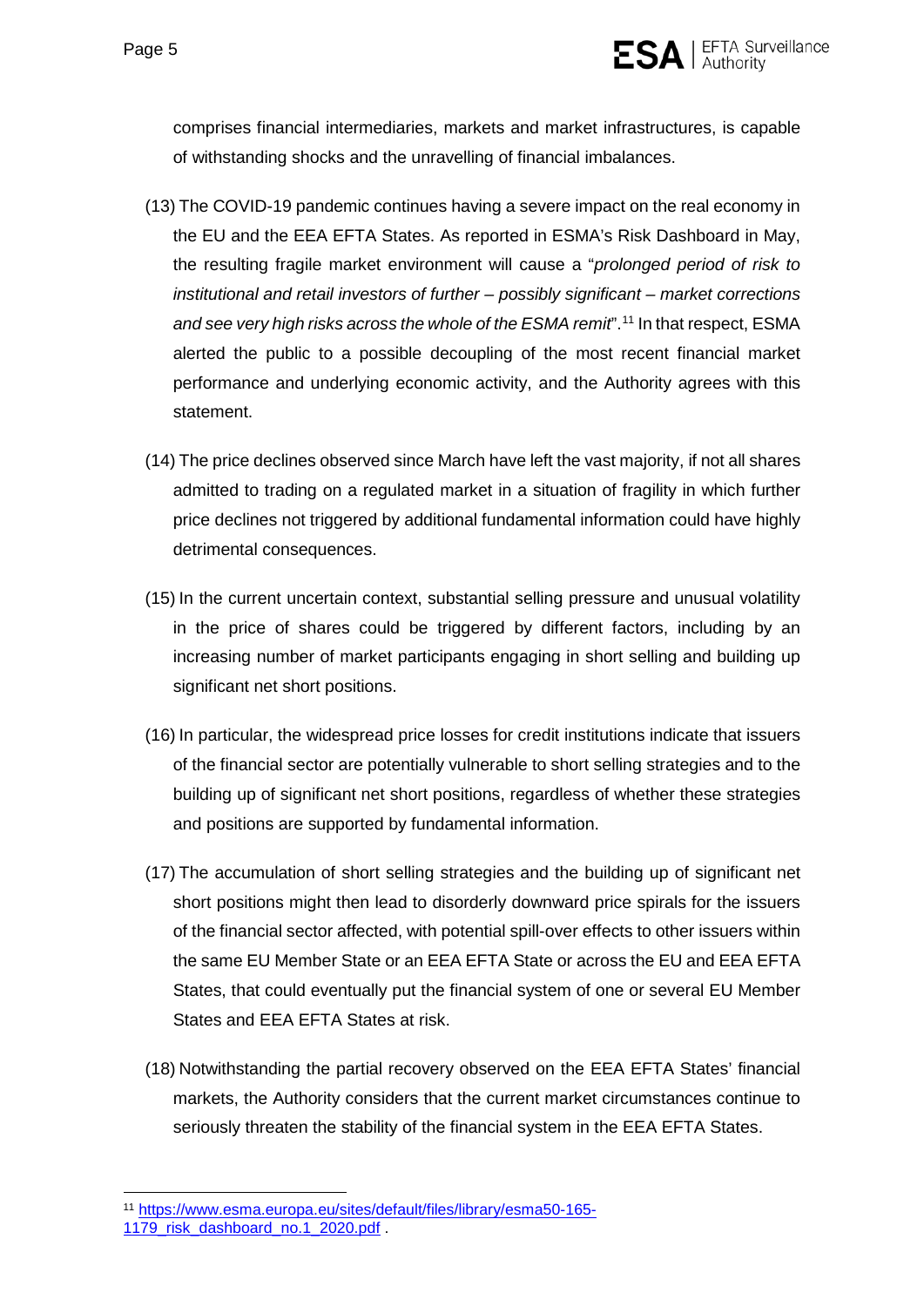

- (19) Within the limit of the Authority's mandate, the intended renewal of the measure obliges natural or legal persons who have a net short position in shares admitted to trading on a regulated market in the EEA EFTA States to report to national competent authorities at a lower threshold than the one established in Article 5 of Regulation No 236/2012.
- (20) In light of the above, this renewed measure should maintain the improved capacity of national competent authorities and the Authority to assess the evolving situation adequately, differentiate between market movements led by fundamental information from those that might be initiated or exacerbated by short selling, and react if the integrity, orderly functioning and stability of the markets require more stringent actions.

#### **c. Cross-border implications**

- (21) The threats to market integrity, orderly functioning and financial stability described above have a pan-EU character and concern also the EEA EFTA States. As highlighted above, since 20 February 2020, the Euro Stoxx 50 Index, which covers 50 blue-chip issuers from 11[12](#page-5-0) Eurozone countries, fell by approximately 13% and the STOXX Europe 800 Index representing the largest 800 companies in Europe by 16% [\[Figure 1](#page-13-0) in Annex I]. In addition, the effect of the unusual selling pressure remains apparent in the main indices of EU markets, despite recent signs of recovery [\[Figure 6](#page-16-0) in Annex I]. Similar consequences were noticed in the EEA EFTA States' markets.
- (22) The abovementioned pan-EEA character of the threats in issue is also illustrated by the increased correlation of certain sectors. For instance, as presented by [\[Figure](#page-17-0)  [7\]](#page-17-0) the correlations of the financial services, banks and insurance sectors with the Euro Stoxx Europe 600 rapidly increased from February 2020 and started to approach 1.
- (23) Given the fact that the financial markets of all EU Member States and of the EEA EFTA States are affected by the threats, the cross-border implications remain particularly serious, as the interconnectedness and increased correlation of the EEA financial markets raise the likelihood of potential spill-over or contagion effects across markets in case of short selling pressure.

<span id="page-5-0"></span><sup>&</sup>lt;sup>12</sup> Austria, Belgium, Finland, France, Germany, Ireland, Italy, Luxembourg, the Netherlands, Portugal and Spain.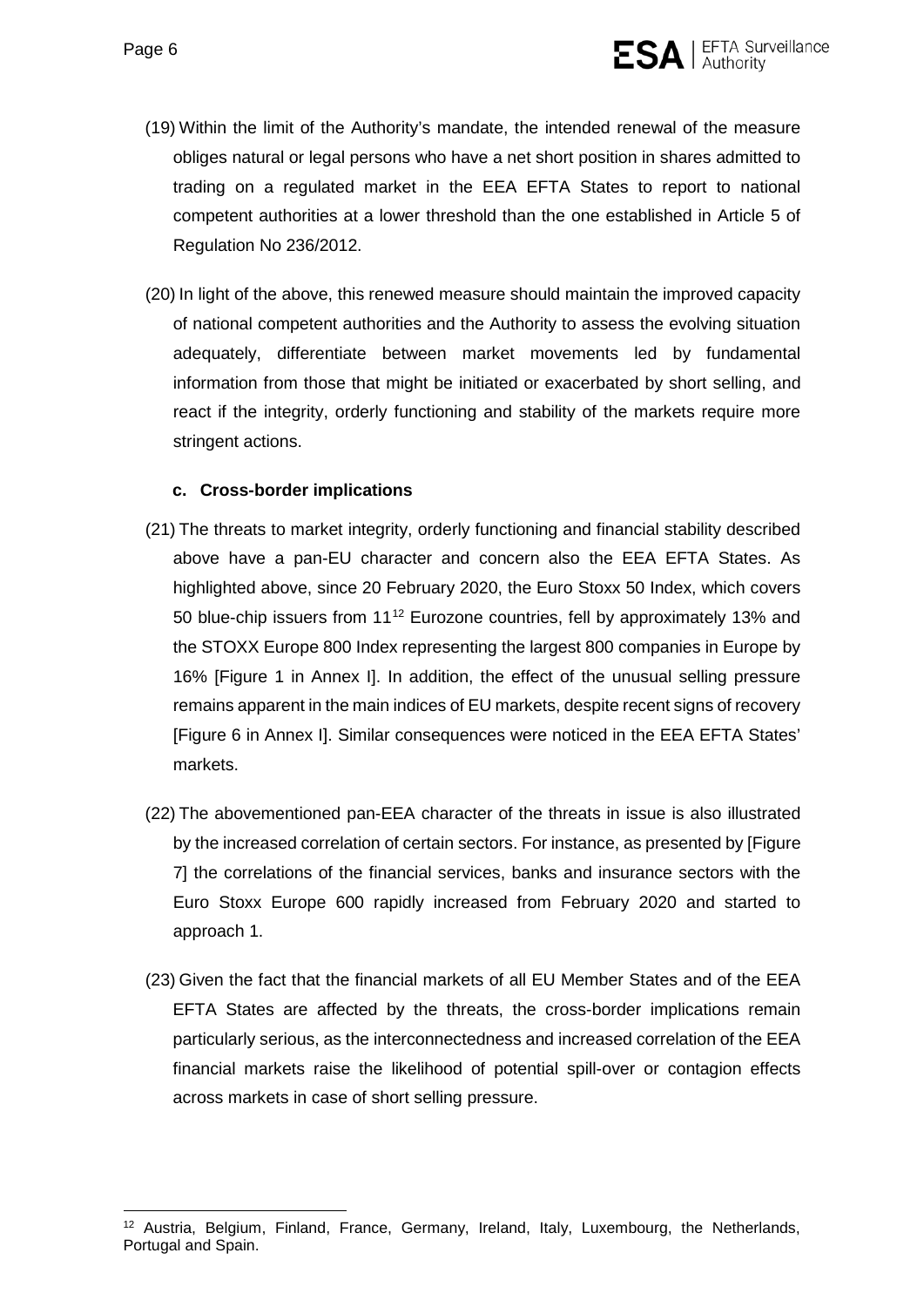

- **3. No competent authority has taken measures to address the threat or one or more of the competent authorities have taken measures that do not adequately address the threat (Article 28(2)(b) of Regulation No 236/2012)**
- (24) One of the conditions for the Authority to adopt the measure in this Decision is that a competent authority or competent authorities have not taken action to address the threat, or the actions that have been taken do not adequately address the threat.
- (25) As of the date of this renewal of the Decision there are no measures in force taken by the competent authorities pursuant to Regulation No 236/2012.
- (26) At the time of adoption of this Decision, no competent authorities of the EEA EFTA States have adopted measures to increase their visibility of the evolution of net short positions activity through the establishment of lower reporting thresholds, as they can rely on the Authority's Decision No 020/20/COL.
- (27) In light of the abovementioned pan-EEA character of the threats in issue, it has become evident that the information received by the competent authorities is not sufficient under the current stressed market conditions. The Authority considers that maintaining the lower reporting thresholds should ensure that all the national competent authorities across the EEA EFTA States, and that the Authority itself, have the best possible data set available to monitor the market trends and prepare themselves to take further measures, if necessary.

#### **4. Effectiveness of the measure (Article 28(3)(a) of Regulation No 236/2012)**

- (28) The Authority also has to take into account to which extent the renewed measure significantly addresses the threats identified.
- (29) The Authority considers that despite the extraordinary losses that were incurred in the trading of shares on regulated markets in the EEA EFTA States since 20 February 2020, markets have functioned in an orderly way and that the integrity of markets has been largely preserved.
- (30) The Authority has therefore analysed the current circumstances, in cooperation with ESMA, in particular with reference to in how far they constitute threats to the integrity of markets and to financial stability in the EEA EFTA States and whether the renewed measure by the Authority would be effective in addressing such threats by taking a forward-looking approach.
	- **a. The measure significantly addresses the threat to the orderly functioning and integrity of financial markets in the EEA EFTA States**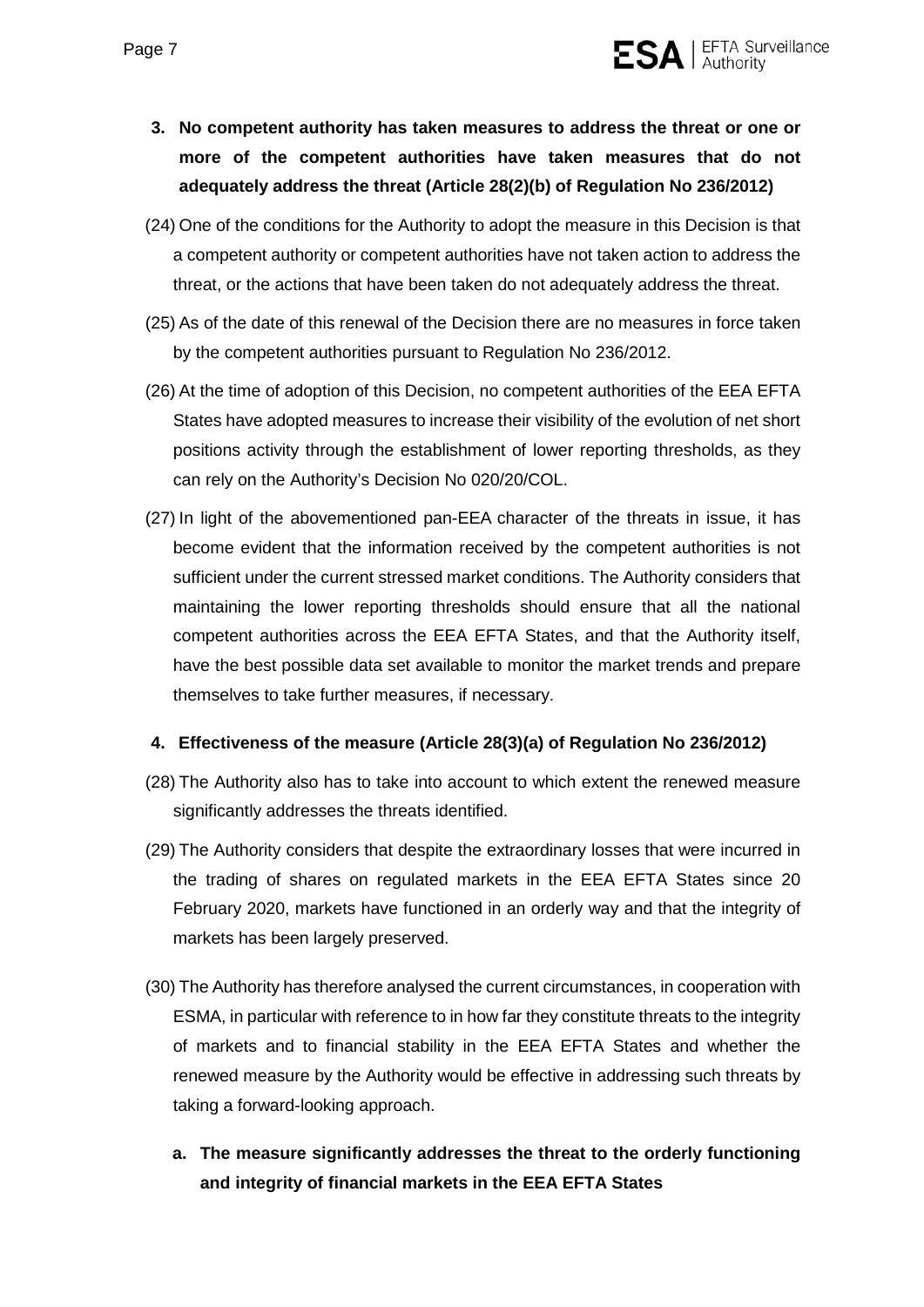

- (31) Under the above described circumstances, any sudden increase in selling pressure and market volatility due to short selling and building up of short positions can amplify downward trends in financial markets. While short selling at other times may serve positive functions in terms of determining the correct valuation of issuers, in current market circumstances it may pose an additional threat to the orderly functioning and integrity of markets.
- (32) In particular, given the horizontal impact of the current emergency situation that affects a broad set of shares across the EU and the EEA EFTA States, any sudden fall in share prices may be exacerbated by additional selling pressure resulting from short selling and increased net short positions that, if below the normal thresholds for notification to the national competent authorities under Article 5 of Regulation No 236/2012, would therefore go undetected without the renewed measure.
- (33) For the above reasons, national competent authorities and the Authority need to be aware as soon as possible of market participants engaging in short sales and building up significant net short positions to prevent, if necessary, that those positions become signals leading to a cascade of selling orders and a consequent significant fall in share prices.
- (34) The Authority considers that, without this measure being renewed, national competent authorities and the Authority would not have the capacity to adequately monitor the market in the current market environment, where the evolving nature of the COVID-19 crisis could result in sudden and significant selling pressure and unusual additional volatility in the price of EEA EFTA States shares that in turn could be further amplified by the accumulation of short positions.
- (35) At the same time, whilst the Authority is monitoring on an ongoing basis the market conditions and will take further measures, in cooperation with ESMA, if necessary, it currently considers adequate to maintain the normal publication threshold laid down in Article 6 of Regulation No 236/2012 as the lowering of this threshold does not appear to be necessary from the perspectives of maintaining orderly markets and addressing risks to financial stability.

# **b. The measure significantly addresses the threat to the stability of the whole or part of the financial system in the EEA EFTA States**

(36) As described above, trading in shares in the period since 20 February 2020 was and still is characterised by substantial selling pressure and unusual volatility leading to significant downward spirals affecting issuers from all types of sectors. As evidenced above, engaging in short selling and building up significant net short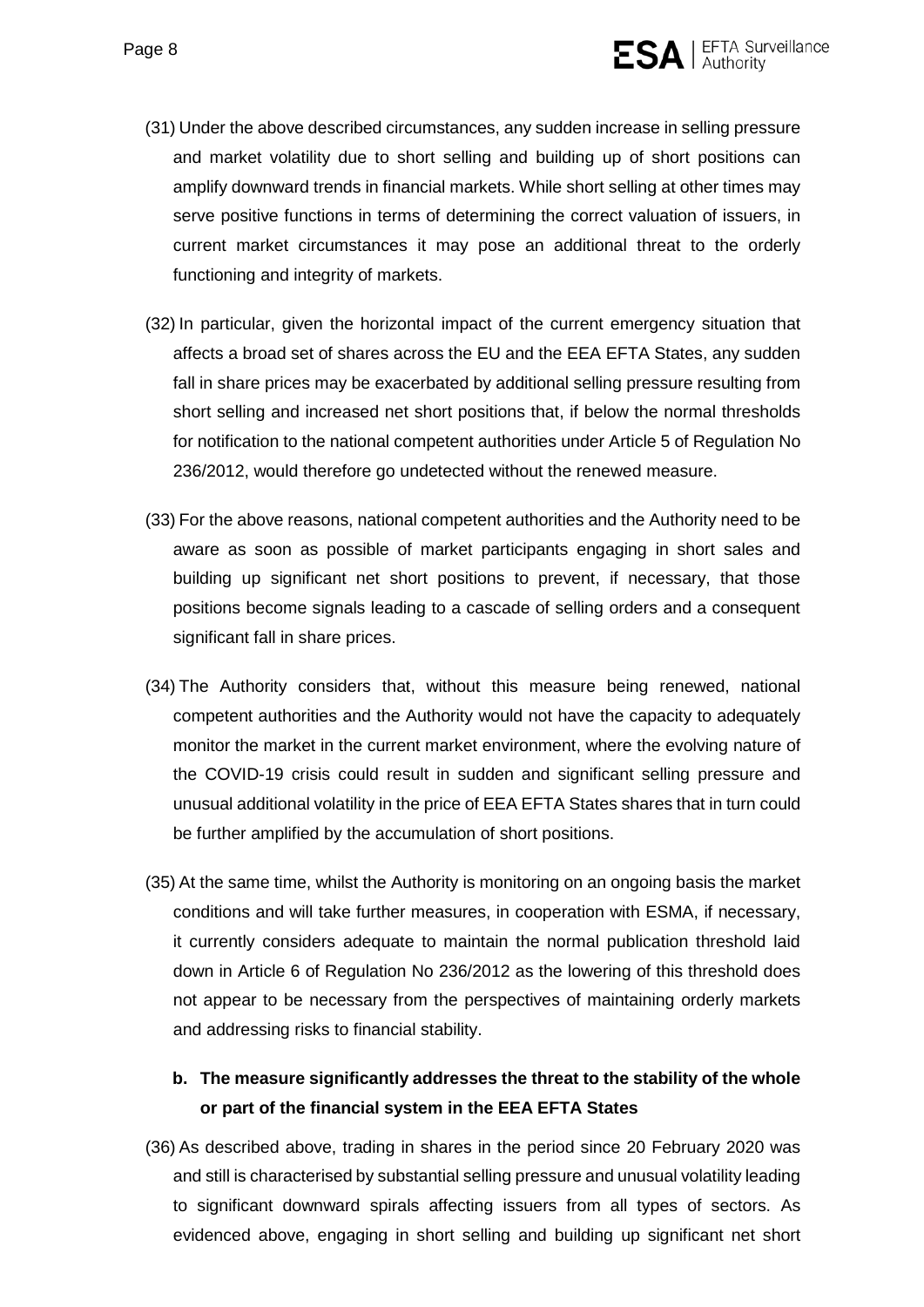

positions can amplify selling pressure and downward trends which in turn may pose a threat which can have highly detrimental effects on the financial stability of financial institutions and companies from other sectors.

- (37) In that context, data limitations for national competent authorities and the Authority would restrict their capacity to address any potential negative effects on the economy and ultimately the financial stability of the EEA EFTA States.
- (38) Therefore, the Authority's renewed measure to temporarily lower the reporting thresholds of net short positions to national competent authorities effectively addresses this threat to the stability of parts or ultimately the whole of the EEA EFTA States financial system by reducing data limitations and enhancing the national competent authorities' capacity to address upcoming threats at an early stage.

# **c. Improvement of the ability of the competent authorities to monitor the threat**

- (39) In ordinary market conditions the competent authorities monitor any threat that may derive from short selling and the building up of net short positions with supervisory tools established in the relevant legislation, in particular the reporting obligations concerning net short positions established in Regulation No 236/2012.[13](#page-8-0)
- (40) However, the existing market conditions render it necessary to intensify the monitoring activity of the competent authorities and the Authority of the aggregated net short positions in shares admitted to trading on regulated markets. To that end and given the continued uncertainty related to the COVID-19 crisis, it is important that national competent authorities continue receiving information on the build-up of net short positions at an early stage, before they reach the normal level of 0.2% of the issued share capital. This is highlighted by the steadily increasing percentage of shares with a net short position between 0.1% and 0.2% of the issued share capital over the period 16 March to 1 June 2020.
- (41) Therefore, the Authority's renewed measure will maintain the ability of national competent authorities to deal with any identified threats at an earlier stage, allowing them and the Authority to manage threats to the orderly functioning of markets and to financial stability in a timely manner should any sign of market stress manifest itself.
- **5. The measures do not create a risk of regulatory arbitrage (Article 28(3)(b) of Regulation No 236/2012)**

<span id="page-8-0"></span> <sup>13</sup> Cf. Article 5 of Regulation No 236/2012.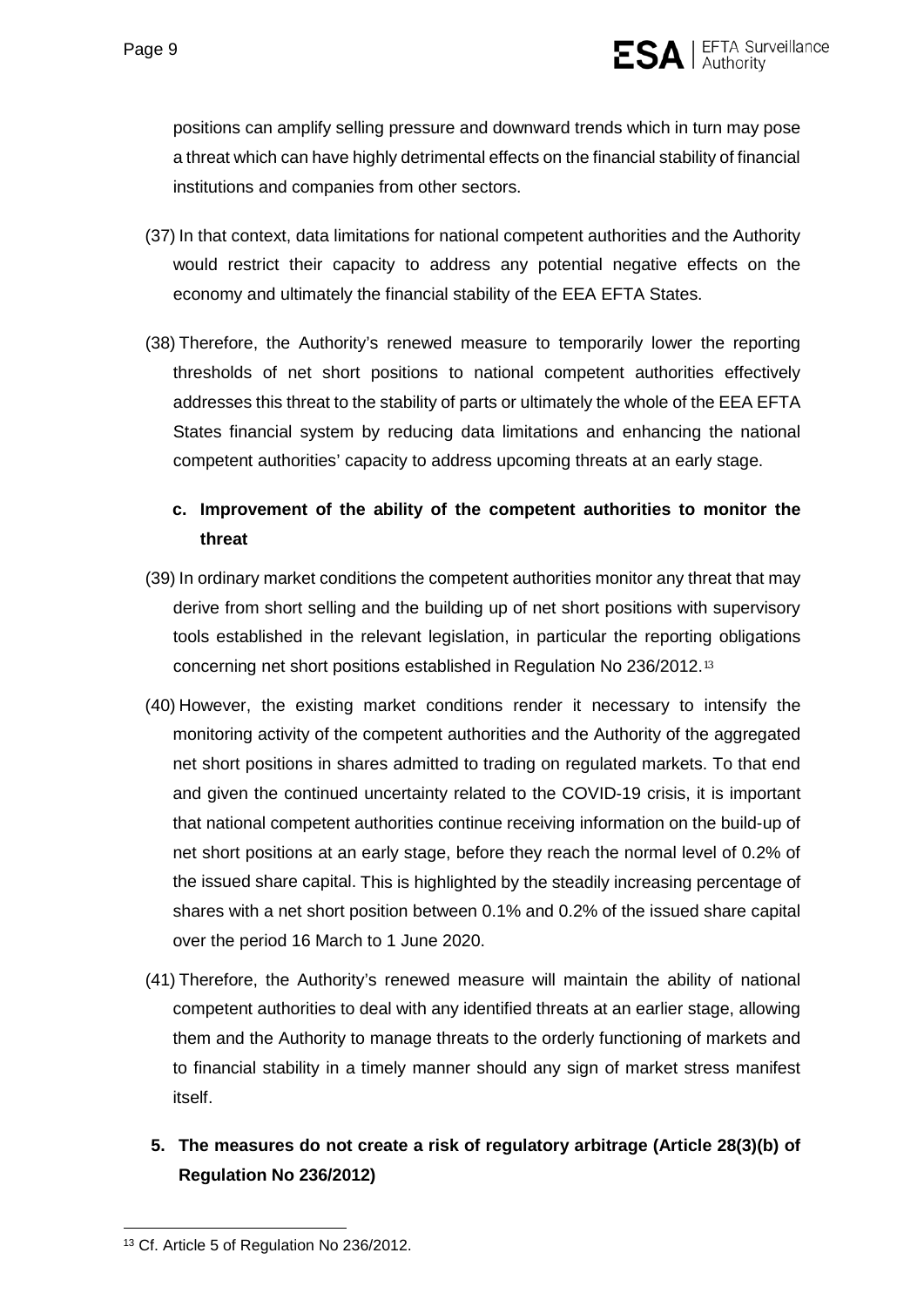

- (42) In order to adopt a measure under Article 28 of Regulation No 236/2012, the Authority should take into account whether the measure creates a risk of regulatory arbitrage.
- (43) Since the Authority's renewed measure concerns the reporting obligations of market participants with respect to all shares admitted to trading on regulated markets in the EEA EFTA States, it will ensure a unique reporting threshold for all competent authorities, ensuring a level playing field among market participants from in- and outside of the EEA EFTA States in respect of trading of shares admitted to trading on regulated markets in the EEA EFTA States.
- **6. The Authority's measure does not have a detrimental effect on the efficiency of financial markets, including by reducing liquidity in those markets or creating uncertainty for market participants, that is disproportionate to its benefits (Article 28(3)(c) of Regulation No 236/2012)**
- (44) The Authority has to assess whether the measure has detrimental effects which would be considered disproportionate compared to its benefits.
- (45) The Authority considers it appropriate that the national competent authorities closely monitor the evolution of net short positions before adopting any further measure. The Authority notes that the normal reporting thresholds (0.2% of the issued share capital) may not be adequate in the current exceptional market conditions to identify trends and upcoming threats in a timely manner.
- (46) Although the introduction of an enhanced reporting obligation may have added additional burden to reporting entities, currently the latter have already adapted their internal systems upon the application of the Authority's Decision No 020/20/COL and therefore this renewed measure is not expected to further impact the reporting entities' compliance costs. Additionally, it will not limit the capacity of market participants to enter into or increase their short positions in shares. As a result, the efficiency of the market will not be affected.
- (47) Compared to other potential and more intrusive measures, the current renewed measure should not affect the liquidity in the market as the increased reporting obligation for a limited set of market participants should not change their trading strategies and therefore, their participation in the market. Additionally, the maintained exception foreseen for market making activities and stabilisation programs is meant not to increase the burden for entities that provide an important service in terms of providing liquidity and reducing volatility, particularly relevant in the current situation.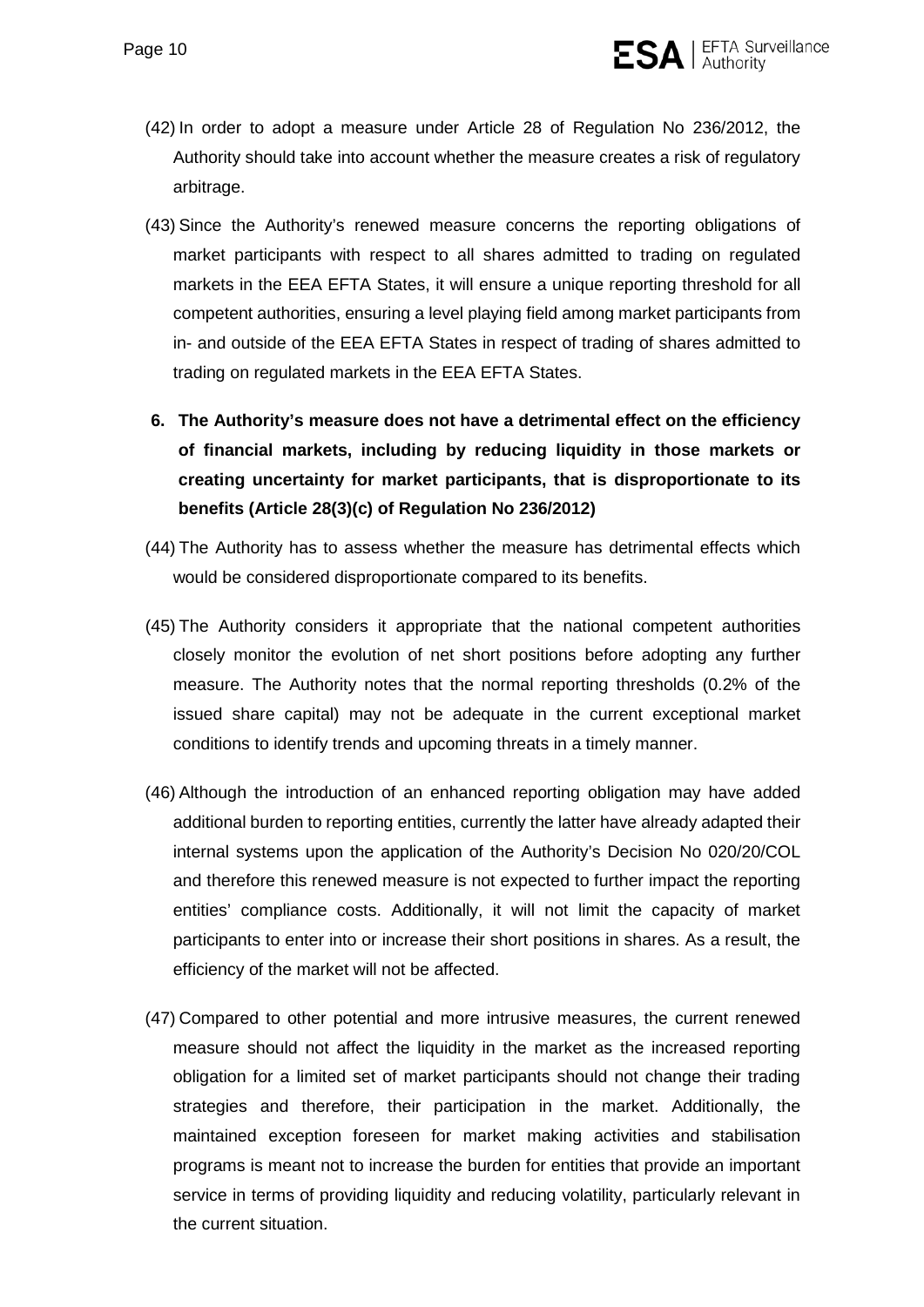

- (48) In terms of scope of the renewed measure, the Authority believes that limiting it to one or several sectors or to a subset of issuers may not achieve the desired outcome. The magnitude of the price declines recorded after the outbreak of the COVID-19 pandemic, the wide range of shares (and sectors) affected and the degree of interconnection between the EU Member States and the EEA EFTA States' economies and trading venues, suggest that the same measure adopted in the whole of the EU and in the EEA EFTA States is likely to be more effective than sectorial national measures.
- (49) In terms of creating market uncertainty, the measure does not introduce new regulatory obligations, but temporarily renew the reporting threshold decided by the Authority's Decision No 020/20/COL, which only lowered the relevant threshold of the reporting obligation that has been in force since 2017. The Authority also highlights that the renewed measure remains limited to the reporting of shares that are admitted to trading on a regulated market in the EEA EFTA States to capture those positions where additional reporting appears most relevant.
- (50) Therefore, the Authority considers that such enhanced transparency obligations should not have a detrimental effect on the efficiency of financial markets or on investors that is disproportionate to its benefits and should not create any uncertainty in the financial markets.
- (51) In terms of duration of the measure, the Authority considers that a renewal of the measure for three months is justified considering the information available at the moment and the overall uncertain outlook in the context of the COVID-19 crisis. The Authority intends to revert to the regular reporting obligation as soon as the situation improves, but at the same time cannot discard the possibility of extending the measure should the situation worsen or should markets remain in a fragile state.
- (52) On that basis and as of this date, the Authority considers this Decision to renew the temporary increased transparency measure on net short positions to be proportionate given current circumstances.

# **7. Consultation and notice (Article 28(4),(5) and (6) of Regulation No 236/2012, Protocol 8 to the SCA)**

(53) On 8 June 2020, the Authority notified the Financial Supervisory Authorities of Norway, Iceland and Liechtenstein of the intended measure in accordance with Article 28(5) of Regulation 236/2012. In addition, the Authority invited the Financial Supervisory Authorities of Norway, Iceland and Liechtenstein to provide technical advice in accordance with Article 4 of Protocol 8 to the SCA. On 10 June 2020, the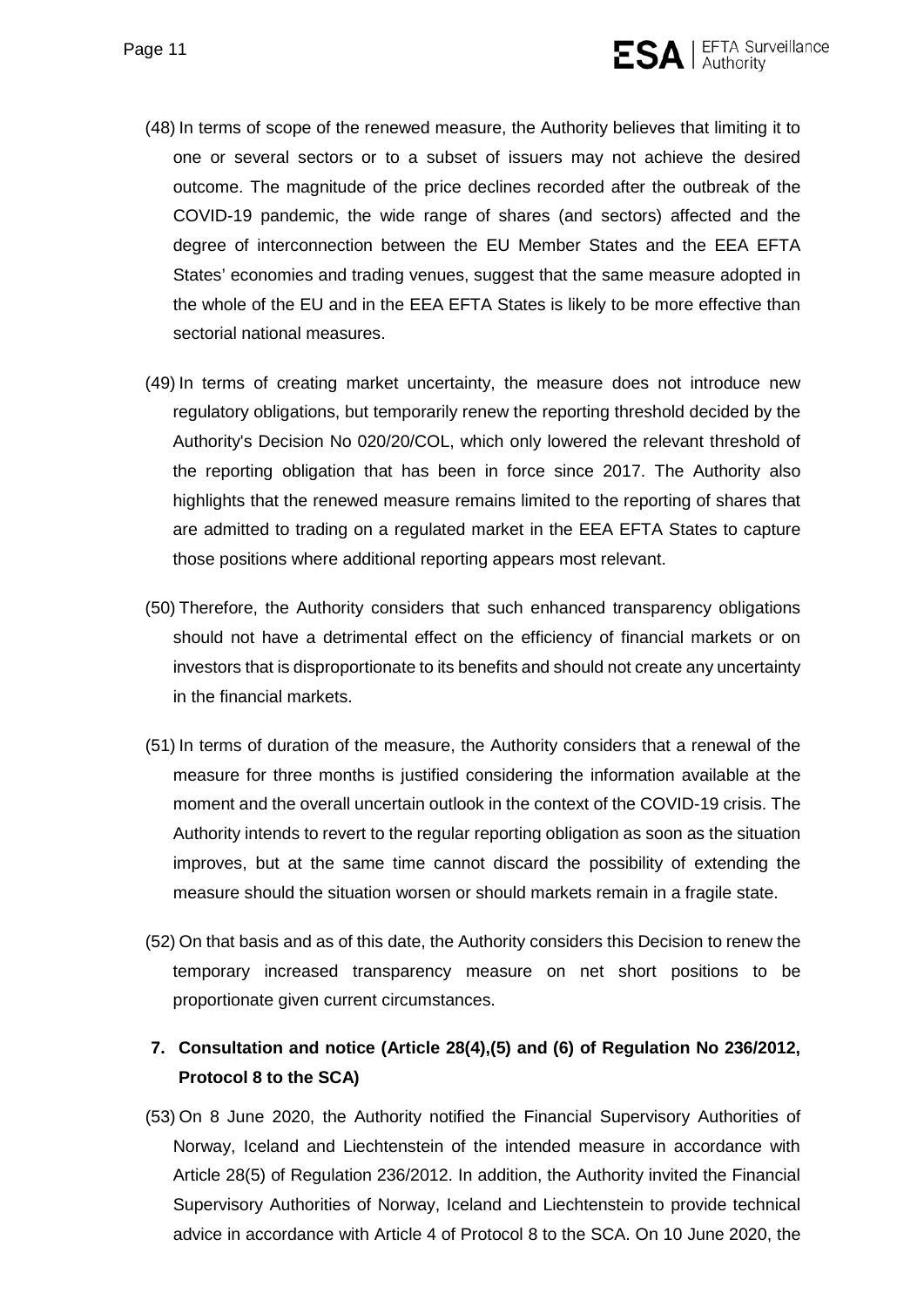

Financial Supervisory Authorities replied to the Authority and raised no objections to the adoption of the proposed Decision.

(54) The Authority's renewed measure will apply as of 17 June 2020.

HAS ADOPTED THIS DECISION:

#### *Article 1*

#### *Definition*

For the purposes of this Decision, a 'regulated market' means a regulated market as referred to in Article 4(1)(21) of Directive 20[14](#page-11-0)/65/EU<sup>14</sup> of the European Parliament and of the Council of 15 May 2014 on markets in financial instruments and amending Directive 2002/92/EC and Directive 2011/61/EU (MIFID II).

## *Article 2*

#### *Temporary additional transparency obligations*

- 1. A natural or legal person who has a net short position in relation to the issued share capital of a company that has its shares admitted to trading on a regulated market shall notify the relevant competent authority, in accordance with Article 5 and 9 of Regulation No 236/2012 where the position reaches or falls below a relevant notification threshold referred to in paragraph 2 of this Article.
- 2. A relevant notification threshold is a percentage that equals 0.1% of the issued share capital of the company concerned and each 0.1% above that threshold.

## *Article 3*

## *Exemptions*

1. In accordance with Article 16 of Regulation No 236/2012, the temporary additional transparency obligations referred to in Article 2 shall not apply to shares admitted to trading on a regulated market where the principal venue for the trading of the shares is located in a third country.

<span id="page-11-0"></span><sup>&</sup>lt;sup>14</sup> Joint Committee Decision No 78/2019 of 29 March 2019, the Act is referred to at point 31ba of Annex IX to the EEA Agreement, OJ L 173, 12.6.2014, p. 349.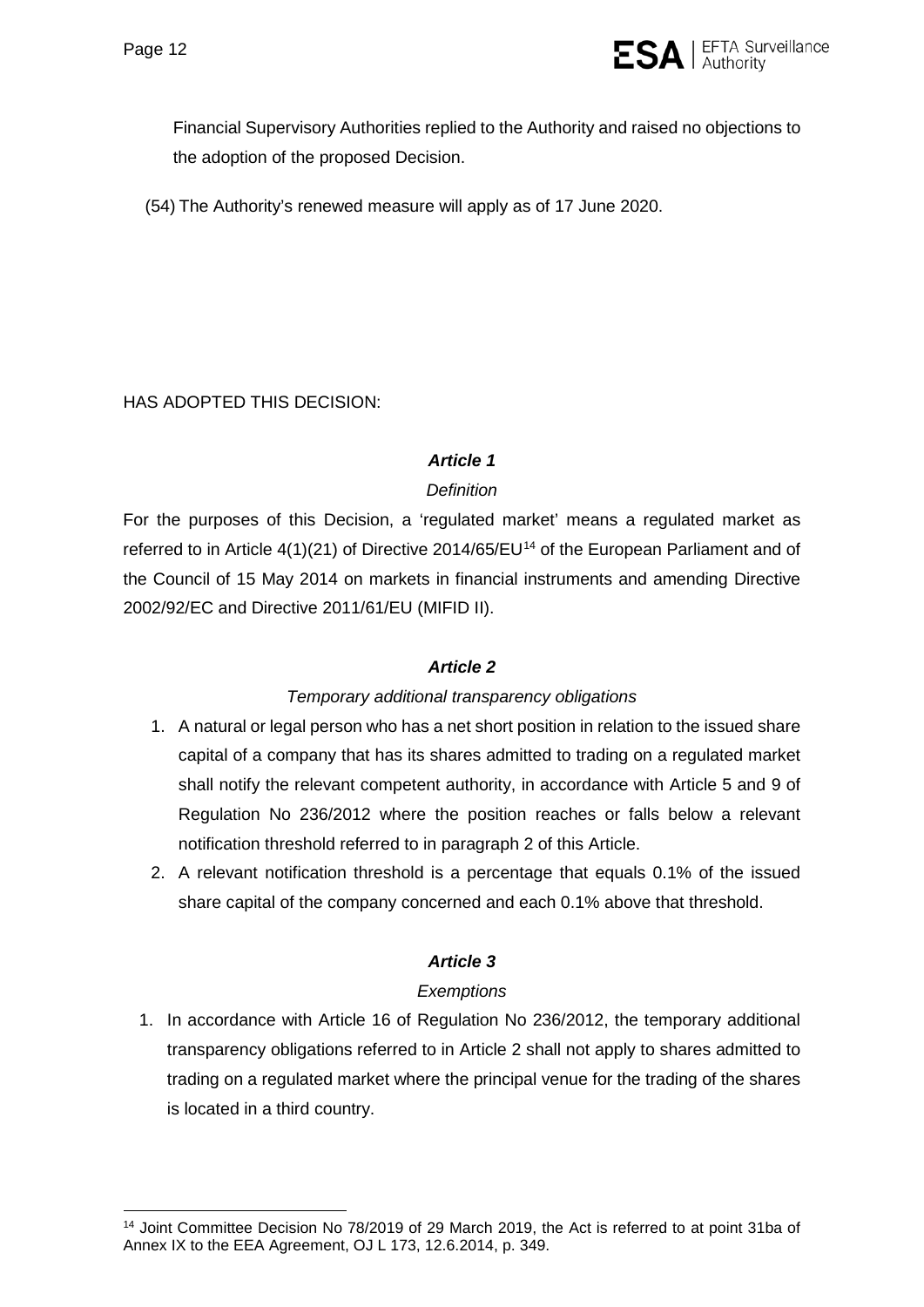- 2. In accordance with Article 17 of Regulation No 236/2012, the temporary additional transparency obligations referred to in Article 2 shall not apply to market making activities.
- 3. The temporary additional transparency obligations referred to in Article 2 shall not apply to a net short position in relation to the carrying out of a stabilisation under Article 5 of Regulation (EU) No 596/2014 of 16 April 2014 on market abuse. [15](#page-12-0)

# *Article 4*

## *Entry into force and application*

This Decision enters into force upon the expiry of Decision 020/20/COL on 17 June 2020. It shall apply from the date of its entry into force for a period of three months.

#### *Article 5*

This decision is only drafted in English.

Done at Brussels on 11 June 2020.

For the EFTA Surveillance Authority

Bente Angell-Hansen President

Frank J. Büchel Responsible College Member Högni Kristjánsson College Member

 $SA$  | EFTA Surveillance

Carsten Zatschler Countersigning as Director, Legal and Executive Affairs

*This document has been electronically authenticated by Bente Angell-Hansen, Carsten Zatschler.*

<span id="page-12-0"></span><sup>15</sup> Joint Committee Decision No 259/2019 of 25 October 2019, the Act is to be referred to at point 29a of Annex IX to the EEA Agreement (pending fulfilment of constitutional requirements), OJ L 173, 12.6.2014, p. 1.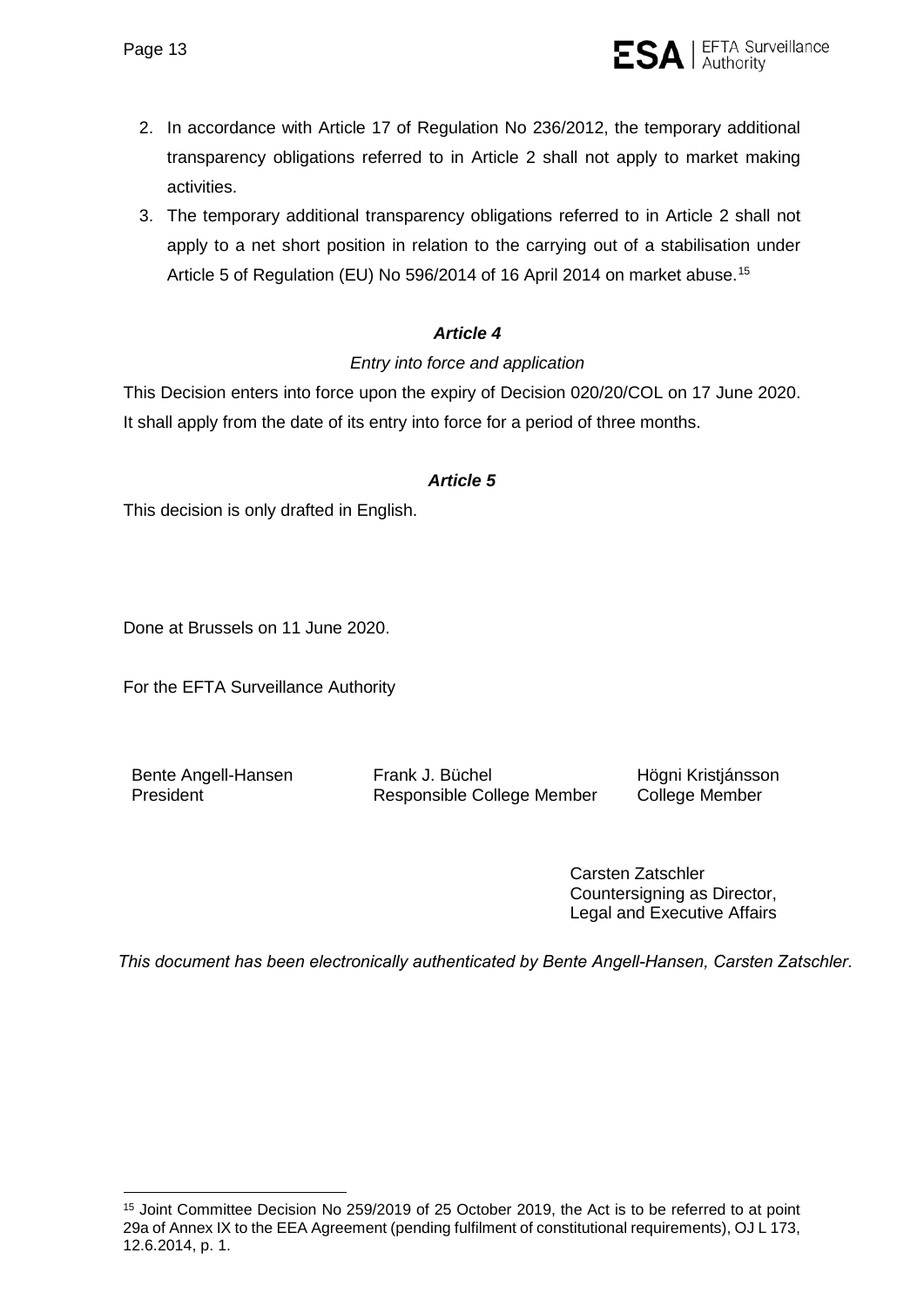

# **ANNEX I**

<span id="page-13-0"></span>**FIGURE 1 – FINANCIAL INDICATORS**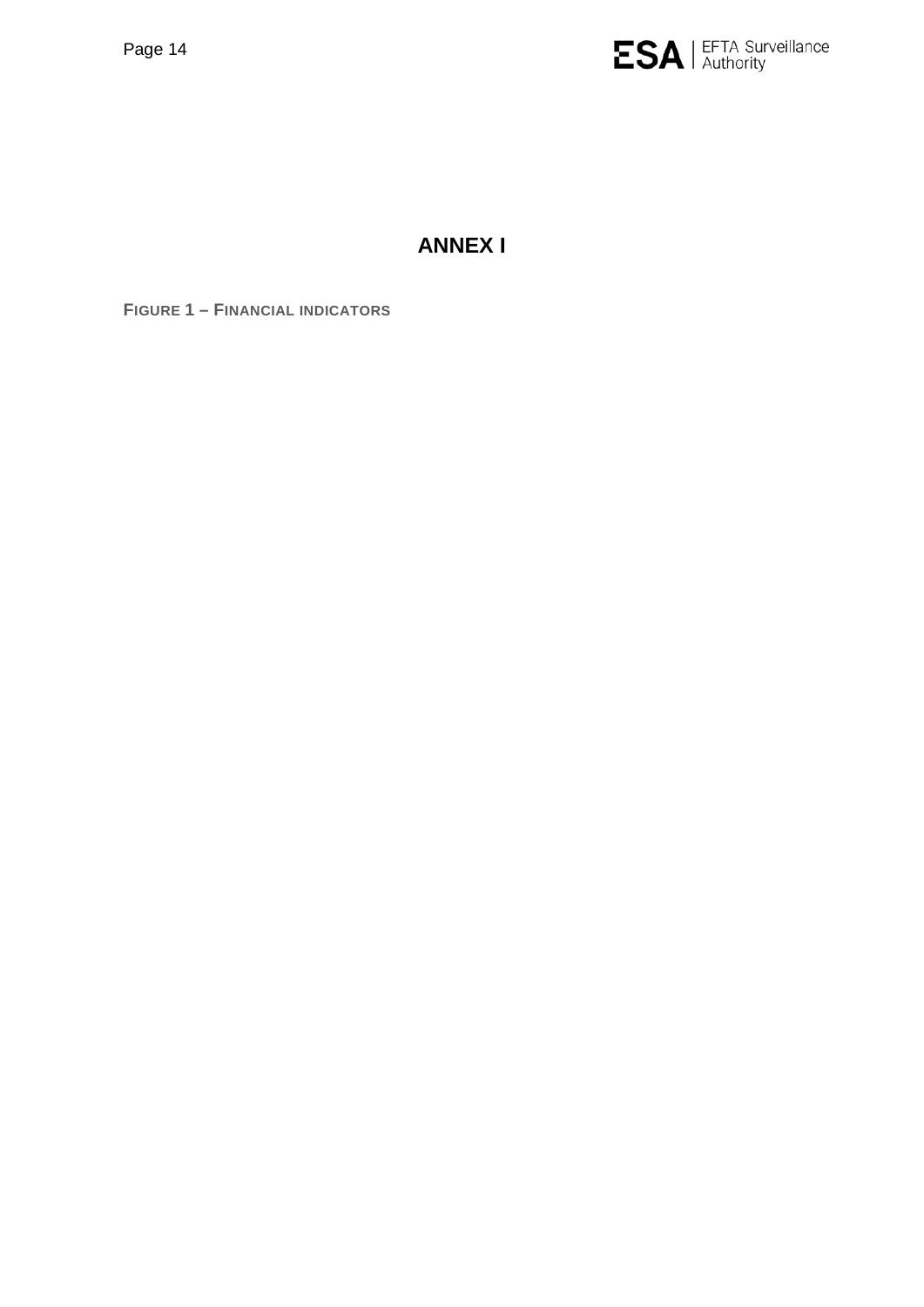

|                                           | <b>Changes since</b> |         |
|-------------------------------------------|----------------------|---------|
|                                           | 20-Feb-20            | Level   |
| Equity market performance (in %)          |                      |         |
| STOXX EUROPE 800 ex. Switzerland          | $-16%$               | 117     |
| <b>EURO STOXX INDEX</b>                   | $-13%$               |         |
|                                           |                      | 364     |
| EURO STOXX 50                             | $-13%$               | 3,323   |
| <b>US S&amp;P500</b>                      | $-8%$                | 3,112   |
| JP Nikkei                                 | $-3%$                | 22,864  |
| Global                                    | $-9%$                | 211     |
| European banks                            | $-30%$               | 104     |
| <b>IT</b> financials                      | $-29%$               | 28      |
| <b>ES</b> financials                      | $-35%$               | 42      |
| <b>DE</b> financials                      | $-11%$               | 126     |
| FR financials                             | $-28%$               | 130     |
|                                           |                      |         |
| Volatility (in %)                         |                      |         |
| <b>VSTOXX</b>                             | 13                   | 28      |
| <b>VIX</b>                                | 9                    | 25      |
|                                           |                      |         |
| Credit Default Swaps (in bps)             |                      |         |
| Europe corporate                          | 22                   | 62      |
| Europe high yield                         | 157                  | 355     |
| Europe financials                         | 29                   | 73      |
| Europe financials subordinate             | 62                   | 149     |
|                                           |                      |         |
| 10Y Government bonds (in bps, level in %) |                      |         |
| DE10Y                                     | 15                   | $-0.29$ |
| <b>ES10Y</b>                              | 32                   | 0.55    |
| <b>FR10Y</b>                              | 23                   | 0.01    |
| <b>IT10Y</b>                              | 51                   | 1.42    |
| <b>US10Y</b>                              | $-67$                | 0.86    |
| GB10Y                                     | $-24$                | 0.34    |
| JP10Y                                     | 9                    | 0.05    |
|                                           |                      |         |

Sources: Refinitiv EIKON; ESMA. Note: Data as of 2020-06-04.

# **FIGURE 2 – STOCK INDICES WORLDWIDE**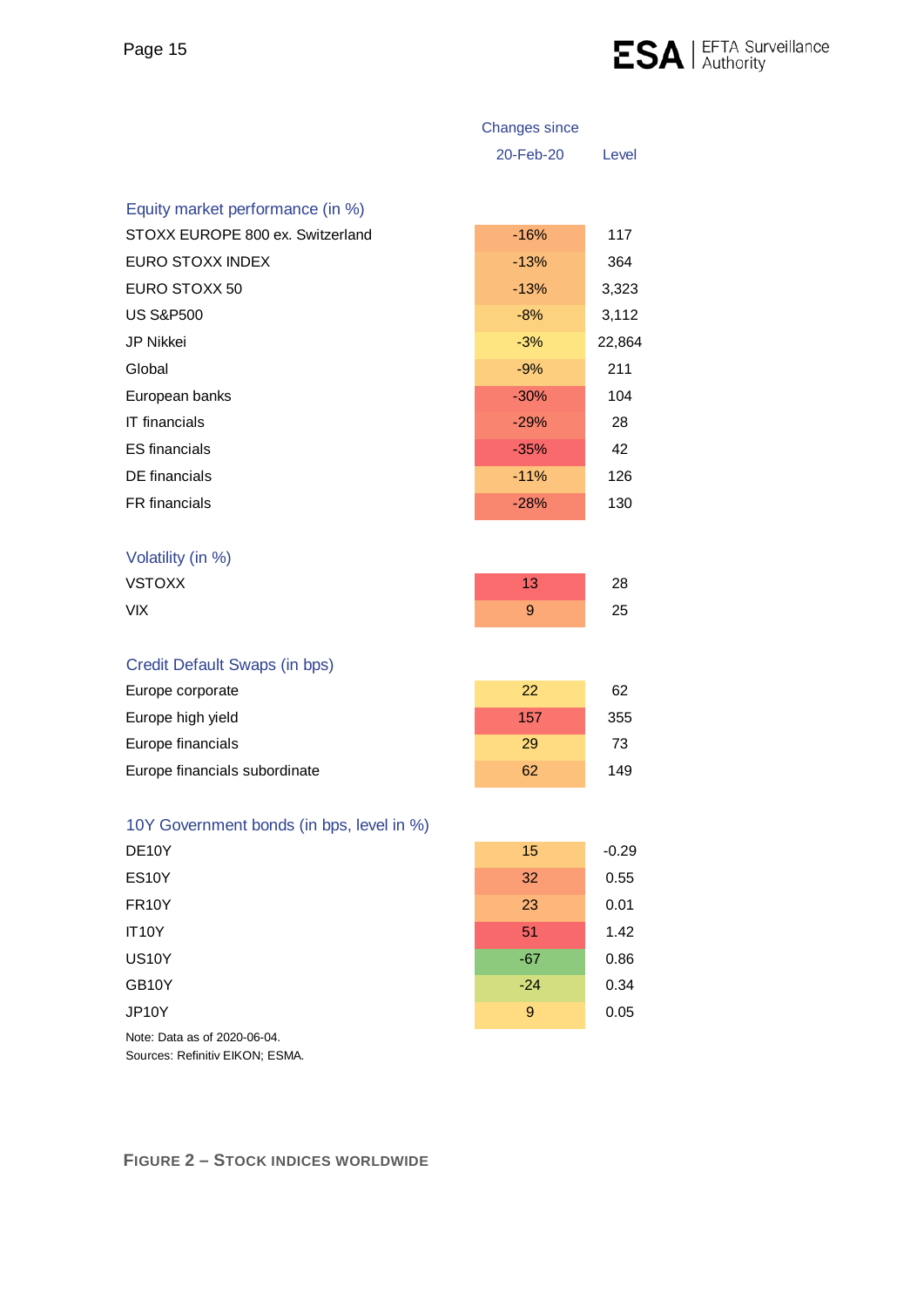

<span id="page-15-1"></span>



# <span id="page-15-0"></span>**FIGURE 4 – EEA FINANCIAL STOCK INDICES**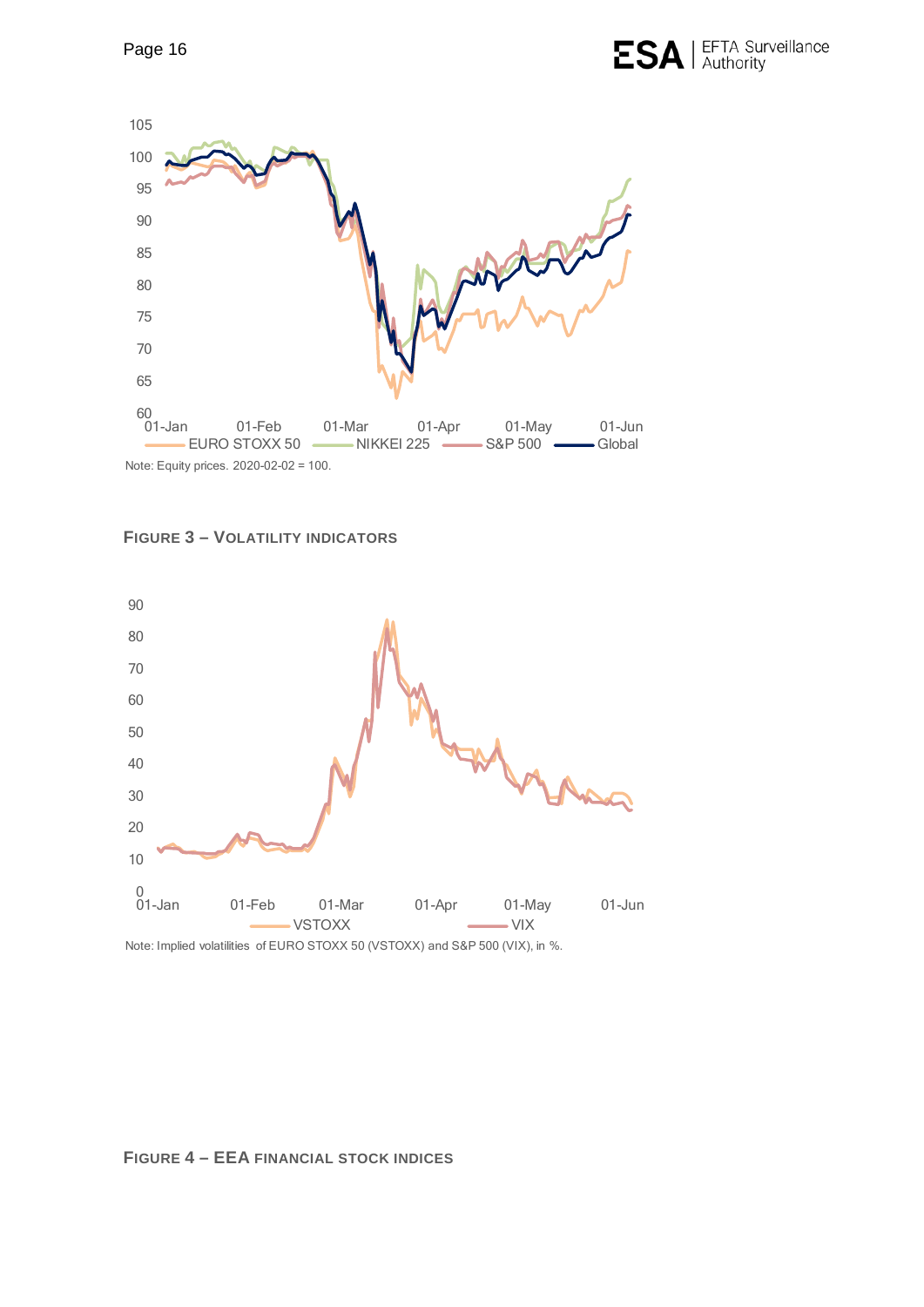

<span id="page-16-1"></span>



Note: CDS spreads on European IG corporates (iTraxx Europe), European HY corporates (iTraxx Europe Crossover) and European Financials, in bps.

#### <span id="page-16-0"></span>**FIGURE 6 – EEA STOCK INDICES PERFORMANCE PER COUNTRY**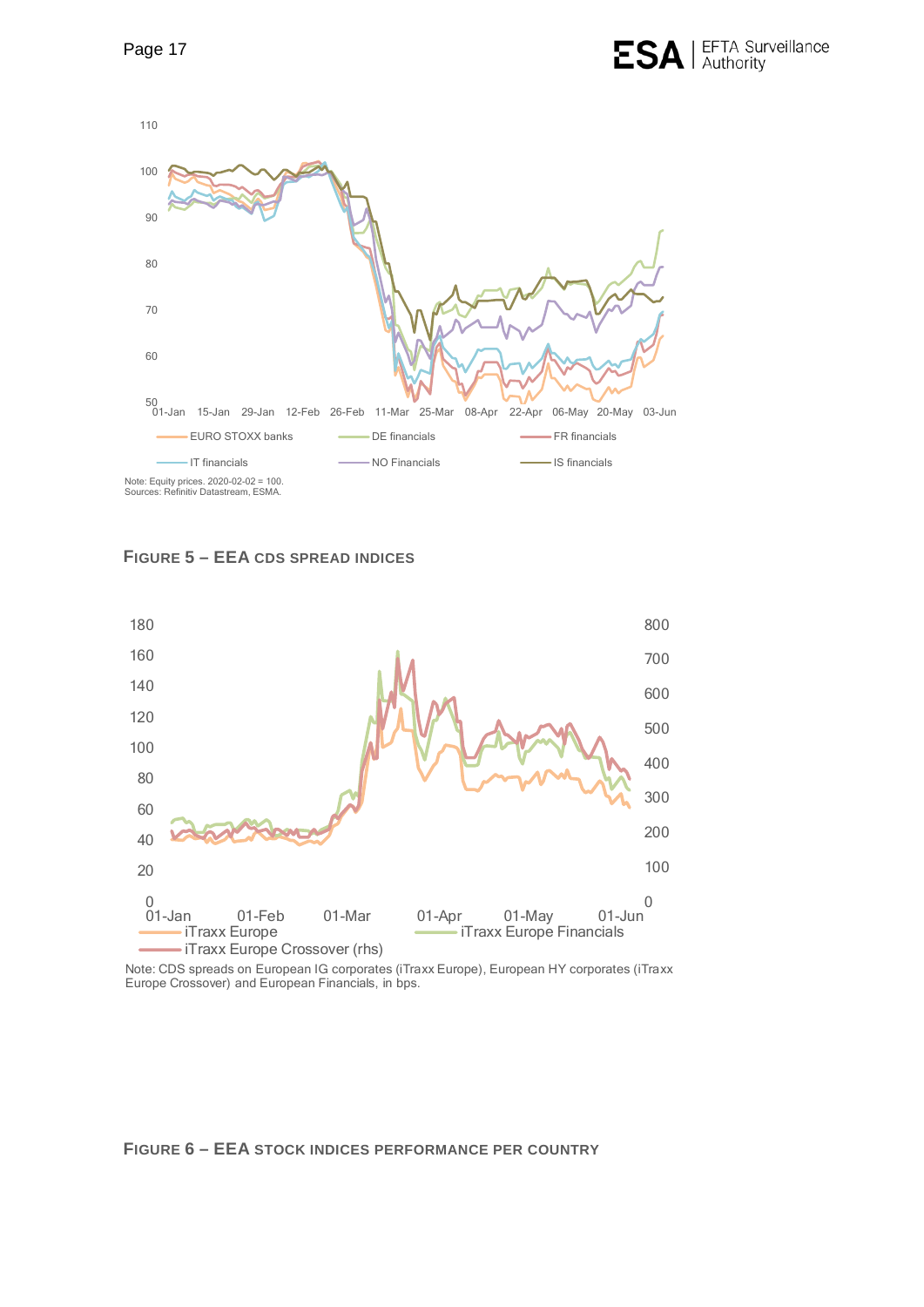

|                                    | Percentage change since 20 Feb 2020 |           |
|------------------------------------|-------------------------------------|-----------|
| STOXX EUROPE 800 ex. Switzerland   |                                     | $-15.78%$ |
| EURO STOXX INDEX                   |                                     | $-12.72%$ |
| EURO STOXX 50                      |                                     | $-13.07%$ |
| AT                                 |                                     | $-23.30%$ |
| BE                                 |                                     | $-14.86%$ |
| BG                                 |                                     | $-15.69%$ |
| СY                                 |                                     | -34.73%   |
| CZ                                 |                                     | $-13.94%$ |
| DE                                 |                                     | $-7.32%$  |
| DK                                 |                                     | $-2.48%$  |
| EE                                 |                                     | $-13.16%$ |
| ES                                 |                                     | $-21.88%$ |
| FI                                 |                                     | $-8.66%$  |
| <b>FR</b>                          |                                     | $-15.91%$ |
| GB                                 |                                     | $-13.93%$ |
| GR                                 |                                     | $-26.64%$ |
| HR                                 |                                     | $-17.16%$ |
| HU                                 |                                     | -17.83%   |
| ΙE                                 |                                     | $-12.90%$ |
| <b>IS</b>                          |                                     | $-4.44%$  |
| IT                                 |                                     | $-20.01%$ |
| LТ                                 |                                     | $-1.98%$  |
| LU                                 |                                     | $-21.60%$ |
| LV                                 |                                     | $-1.81%$  |
| MT                                 |                                     | $-12.92%$ |
| <b>NL</b>                          |                                     | $-9.17%$  |
| <b>NO</b>                          |                                     | $-10.22%$ |
| PL                                 |                                     | $-13.47%$ |
| PT                                 |                                     | $-13.64%$ |
| <b>RO</b>                          |                                     | $-11.45%$ |
| <b>SE</b>                          |                                     | $-9.47%$  |
| SI                                 |                                     | $-10.83%$ |
| SK<br>Note: Data as of 2020-06-04. |                                     | 0.07%     |

Sources: Refinitiv EIKON; ESMA.

<span id="page-17-0"></span>**FIGURE 7 – CORRELATION BETWEEN DAILY RETURNS OF THE EURO STOXX EUROPE 600 AND THE RELATED SECTORIAL INDICES**